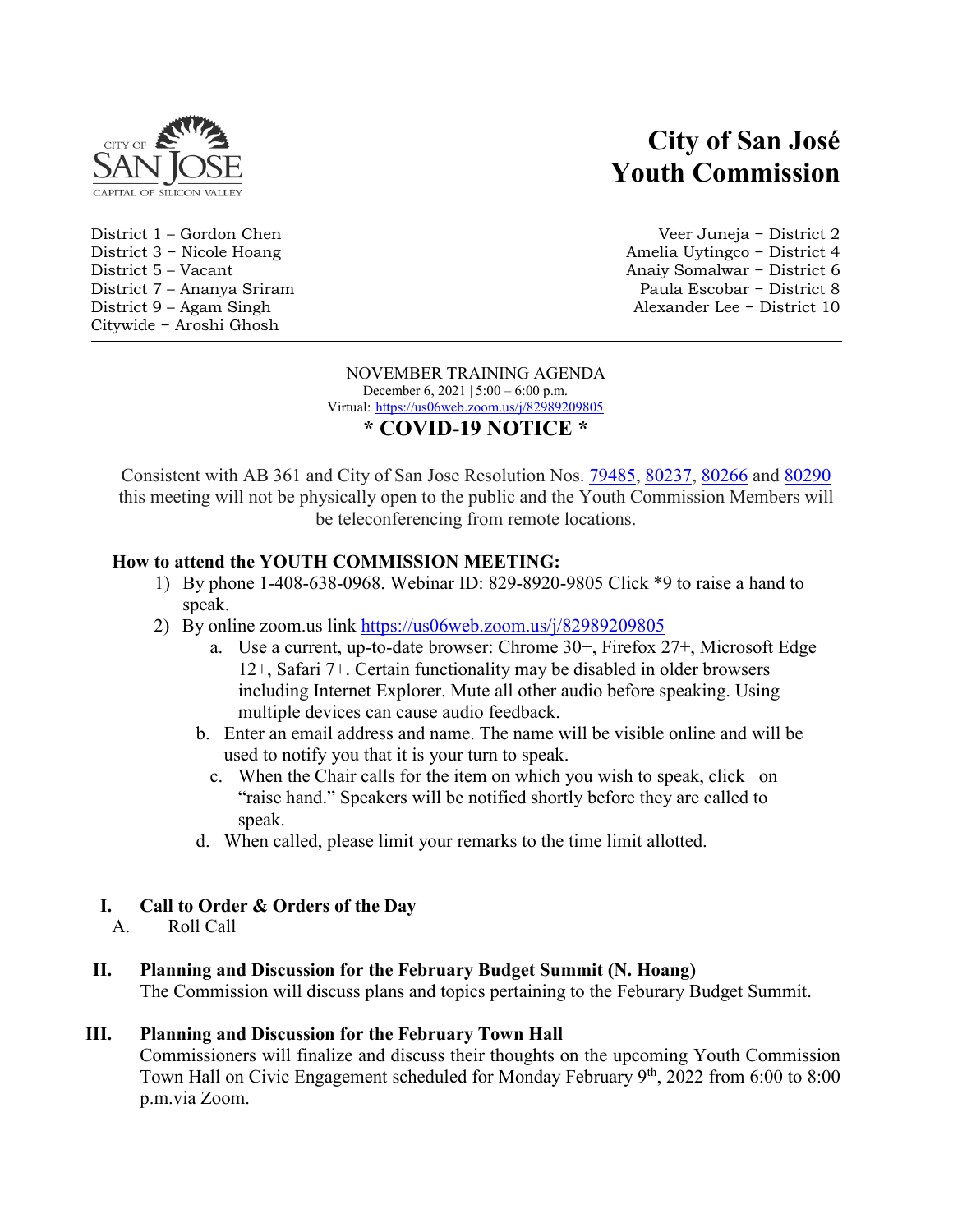### **IV. Adjournment**

The next regular meeting will be December 13, 2021, via Zoom webinar at 6:30 p.m.

### *The City of San José is committed to open and honest government and strives to consistently meet the community's expectations by providing excellent service in a positive and timely manner, and in the full view of the public.*

You may speak to the Commission about any discussion item that is on the agenda, and you may also speak during Public Comments on items that are not on the agenda and are within the subject matter jurisdiction of the Commission. Speakers using a translator will be given twice the time allotted to ensure non-English speakers receive the same opportunity to directly address the Committee, Board or Commission. Please be advised that, by law, the Commission is unable to discuss or take action on issues presented during Public Comments. Pursuant to Government Code Section 54954.2, no matter shall be acted upon by the Commission unless listed on the agenda, which has been posted not less than 72 hours prior to meeting.

Agendas, Staff Reports and some associated documents for the Commission items may be viewed on the Internet at<https://www.sjpl.org/youth-commission>

Correspondence to the Youth Commission is public record and will become part of the City's electronic records, which are accessible through the City's website. Before posting online, the following may be redacted: addresses, email addresses, social security numbers, phone numbers, and signatures. However, please note: e-mail addresses, names, addresses, and other contact information are not required, but if included in any communication to the Youth Commission, will become part of the public record. If you do not want your contact information included in the public record, please do not include that information in your communication.

All public records relating to an open session item on this agenda, which are not exempt from disclosure pursuant to the California Public Records Act that are distributed to a majority of the legislative body will be available for public inspection at the Parks, Recreation and Neighborhood Service Department, 200 East Santa Clara Street, 9<sup>th</sup> floor, San José, California 95113, at the same time that the public records are distributed or made available to the legislative body. Any draft resolutions or other items posted on the Internet site or distributed in advance of the Commission meeting may not be the final documents approved by the Commission. Contact the Office of the City Clerk for the final document.On occasion the Commission may consider agenda items out of order.

The Youth Commission meets every fourth Monday of each month at 6:30 p.m., with special meetings as necessary. If you have any questions, please direct them to the Commission staff. Thank you for taking the time to attend today's meeting. We look forward to seeing you at future meetings.

> ■ **To request an accommodation or alternative format under the Americans with Disabilities Act for City-sponsored meetings, events or printed materials, please call (408) 294-9337 (TTY) as soon as possible, but at least three business days before the meeting.**

### **Please direct correspondence and questions to:**

City of San José Attn: Library Administration 150 East San Fernando Street, 4th Floor, San José, California 95112